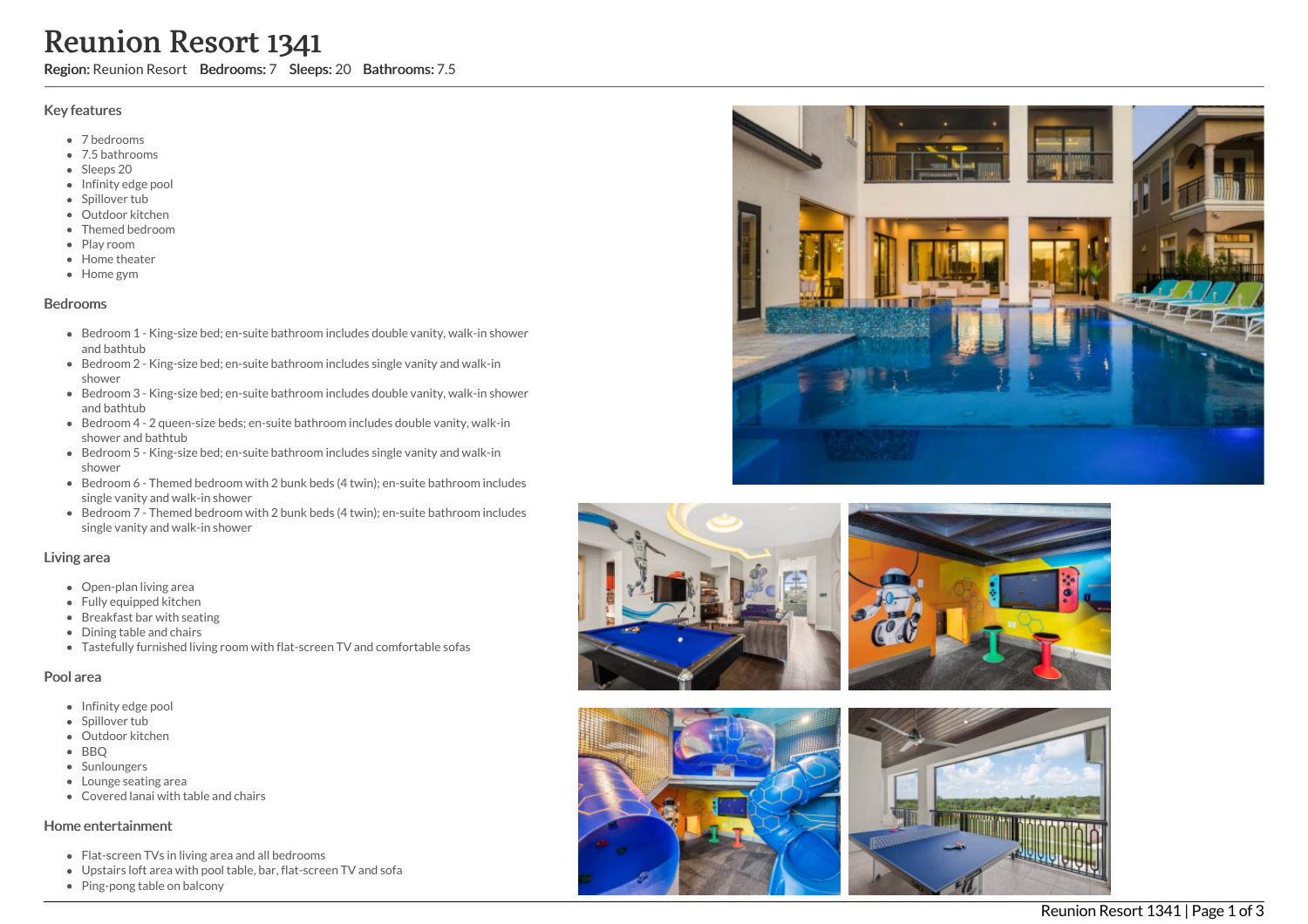- Playroom includes play area with climbing wall, slides and flat-screen TV
- Home theater includes projector screen and cinema-style seating
- Home gym includes treadmill, elliptical machine, stationary bike and weights

# General

- Internet access
- Air conditioning
- Parking
- Children welcome

## Laundry room

- Washer and dryer
- $\bullet$  Iron and ironing board

# Children's equipment available for hire

- Crib
- Stroller
- High chair
- Pack and play